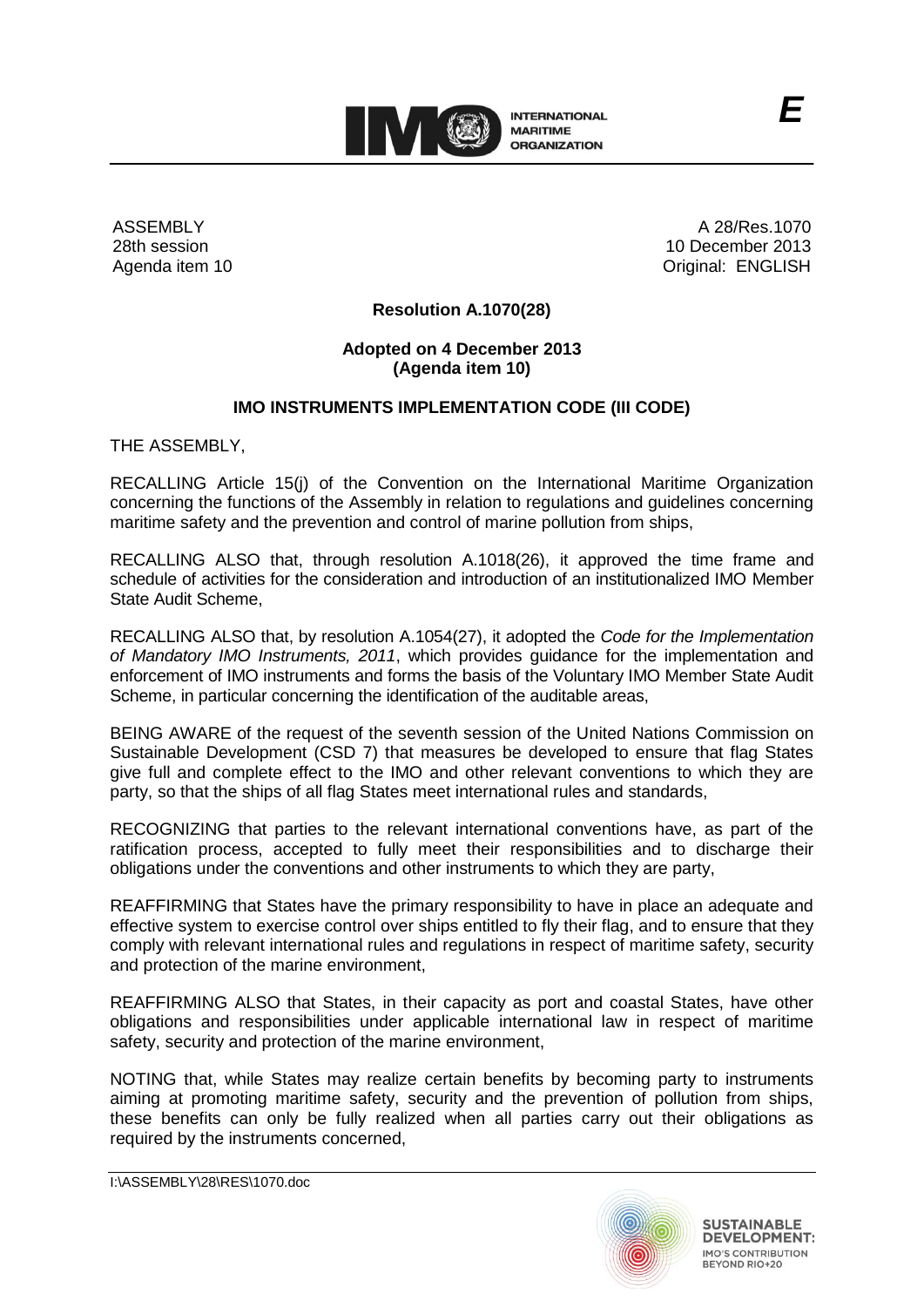NOTING ALSO that the ultimate effectiveness of any instrument depends, inter alia, upon all States:

- (a) becoming party to all instruments related to maritime safety, security and pollution prevention and control;
- (b) implementing and enforcing such instruments fully and effectively; and
- (c) reporting to the Organization, as required,

BEING DESIROUS to further assist Member Governments to improve their capabilities and overall performance in order to be able to comply with the IMO instruments to which they are party,

CONSCIOUS of the difficulties some Member States may face in complying fully with all the provisions of the various IMO instruments to which they are party,

MINDFUL of the need for any such difficulties to be eliminated to the extent possible; and recalling that the Organization has established an Integrated Technical Cooperation Programme for that reason and purpose,

NOTING FURTHER that the Maritime Safety Committee and the Marine Environment Protection Committee have developed requirements for adoption by Contracting Governments to the International Convention for the Safety of Life at Sea, 1974, the Protocol of 1988 relating to the International Convention on Load Lines, 1966, the International Convention for the Prevention of Pollution from Ships, 1973, as modified by the Protocol of 1978 relating thereto, the Protocol of 1997 to amend the International Convention for the Prevention of Pollution from Ships, 1973, as modified by the Protocol of 1978 relating thereto, and the International Convention on Standards of Training, Certification and Watchkeeping, 1978, respectively, which will make the use of the Code referred to in operative paragraph 1 mandatory,

RECALLING FURTHER its consideration of requirements for adoption by Contracting Governments to the International Convention on Load Lines, 1966, the International Convention on Tonnage Measurement of Ships, 1969 and the Convention on the International Regulations for Preventing Collisions at Sea, 1972, which will also make the use of the Code referred to in operative paragraph 1 mandatory,

HAVING CONSIDERED the recommendations made by the Marine Environment Protection Committee, at its sixty-fourth session, and the Maritime Safety Committee, at its ninety-first session,

1 ADOPTS the IMO Instruments Implementation Code (III Code), set out in the annex to the present resolution;

2 REQUESTS the Maritime Safety Committee and the Marine Environment Protection Committee to keep the Code under review and, in coordination with the Council, to propose amendments thereto to the Assembly; and

3 REVOKES resolution A.1054(27) on the *Code for the Implementation of Mandatory IMO Instruments, 2011*.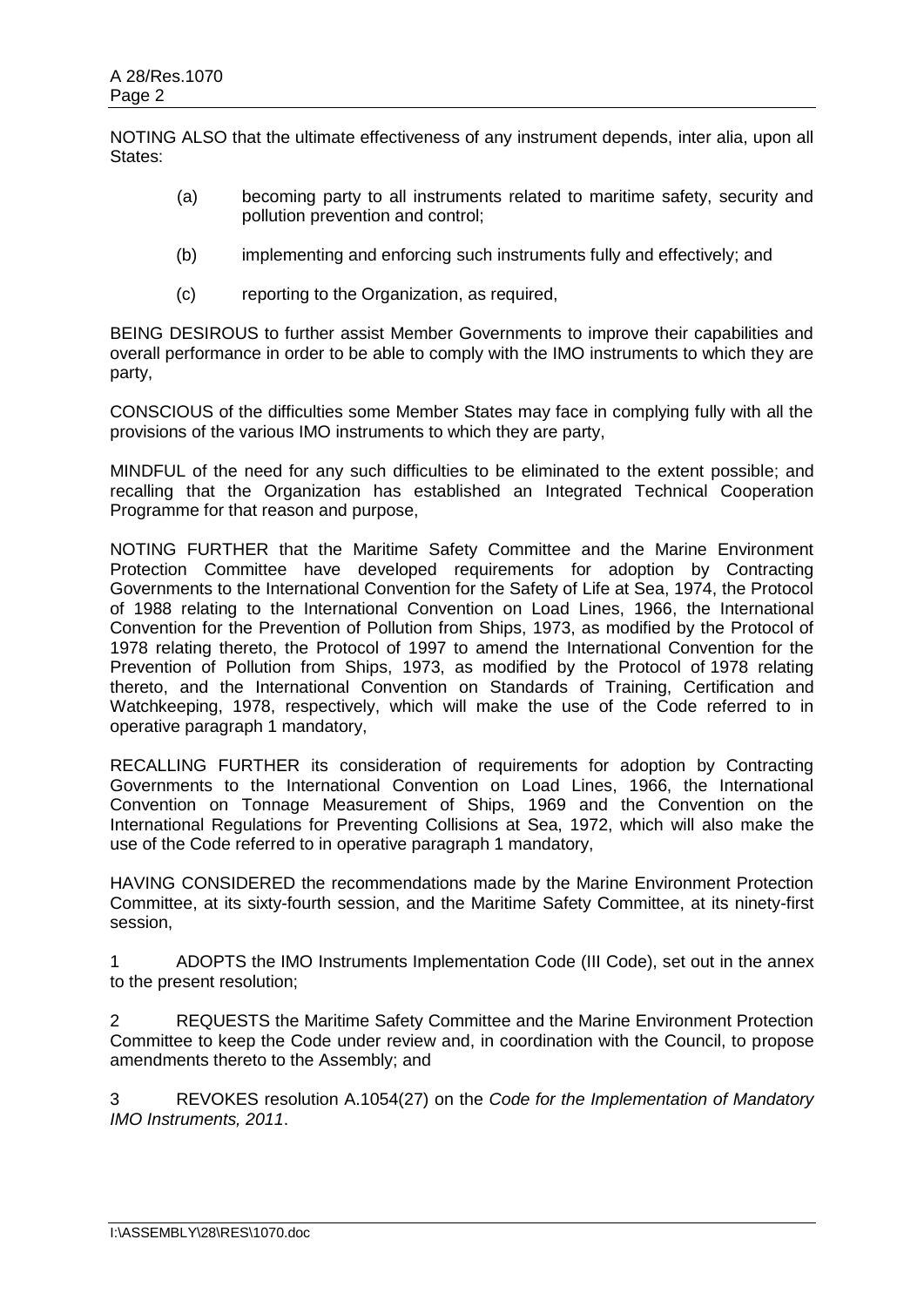### Annex

# **IMO INSTRUMENTS IMPLEMENTATION CODE (III CODE)**

# **Table of Contents**

### **PART 1 – COMMON AREAS**

**Objective Strategy** General Scope Initial actions Communication of information Records Improvement

# **PART 2 – FLAG STATES**

Implementation Delegation of authority **Enforcement** Flag State surveyors Flag State investigations Evaluation and review

# **PART 3 – COASTAL STATES**

Implementation **Enforcement** Evaluation and review

# **PART 4 – PORT STATES**

Implementation **Enforcement** Evaluation and review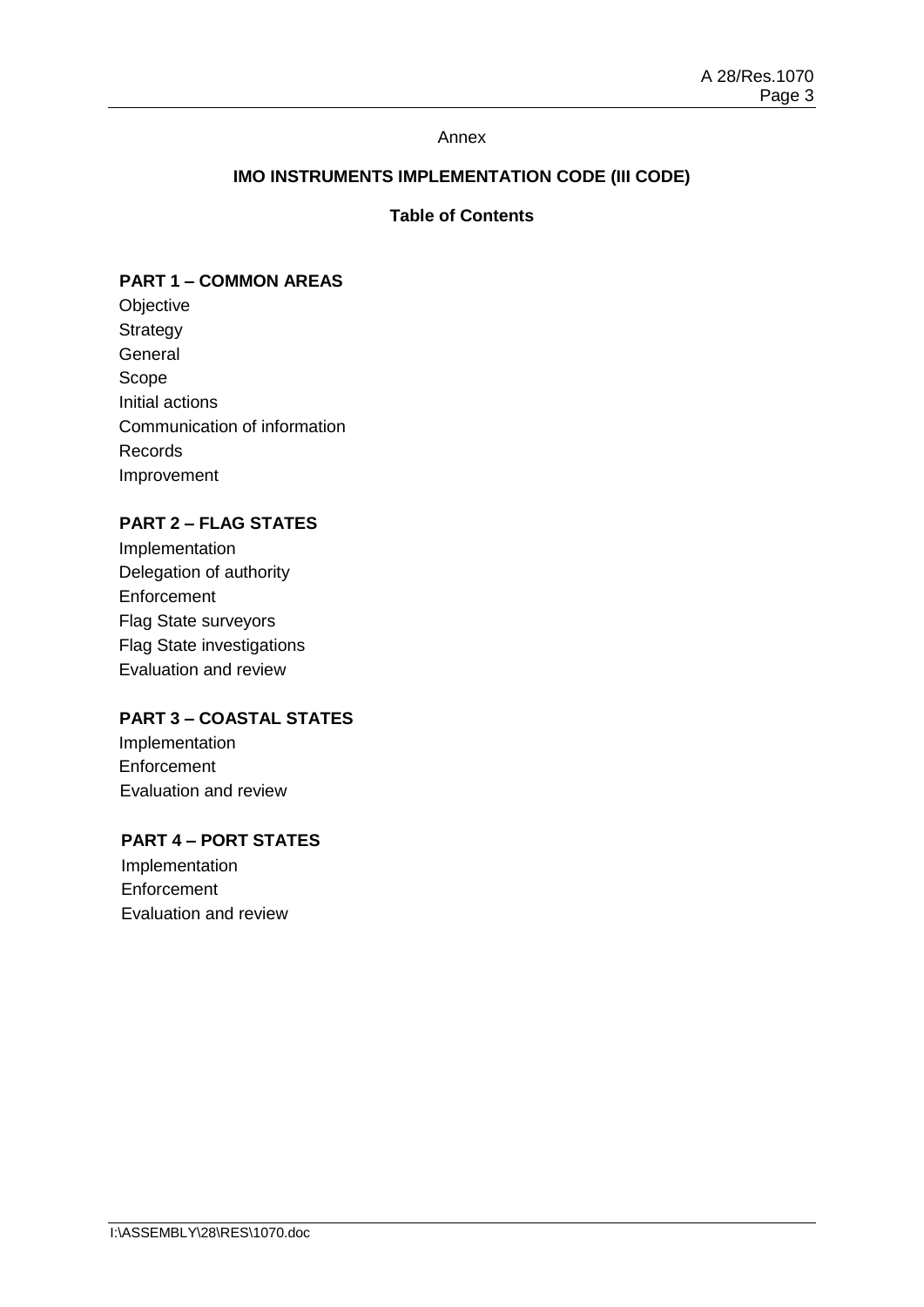## **PART 1 – COMMON AREAS**

#### **Objective**

1 The objective of this Code is to enhance global maritime safety and protection of the marine environment and assist States in the implementation of instruments of the Organization.

2 Different States will view this Code according to their own circumstances and should be bound only for the implementation of those instruments to which they are Contracting Governments or Parties. By virtue of geography and circumstance, some States may have a greater role as a flag State than as a port State or as a coastal State, whilst others may have a greater role as a coastal State or a port State than as a flag State.

### **Strategy**

3 In order to meet the objective of this Code, a State is recommended to:

- .1 develop an overall strategy to ensure that its international obligations and responsibilities as a flag, port and coastal State are met;
- .2 establish a methodology to monitor and assess that the strategy ensures effective implementation and enforcement of relevant international mandatory instruments; and
- .3 continuously review the strategy to achieve, maintain and improve the overall organizational performance and capability as a flag, port and coastal State.

#### **General**

4 Under the general provisions of treaty law and of IMO conventions, States should be responsible for promulgating laws and regulations and for taking all other steps which may be necessary to give those instruments full and complete effect so as to ensure safety of life at sea and protection of the marine environment.

5 In taking measures to prevent, reduce and control pollution of the marine environment, States should act so as not to transfer, directly or indirectly, damage or hazards from one area to another or transform one type of pollution into another.

#### **Scope**

6 The Code seeks to address those aspects necessary for a Contracting Government or Party to give full and complete effect to the provisions of the applicable international instruments to which it is a Contracting Government or Party, pertaining to:

- .1 safety of life at sea;
- .2 prevention of pollution from ships;
- .3 standards of training, certification and watchkeeping for seafarers;
- .4 load lines;
- .5 tonnage measurement of ships; and
- .6 regulations for preventing collisions at sea.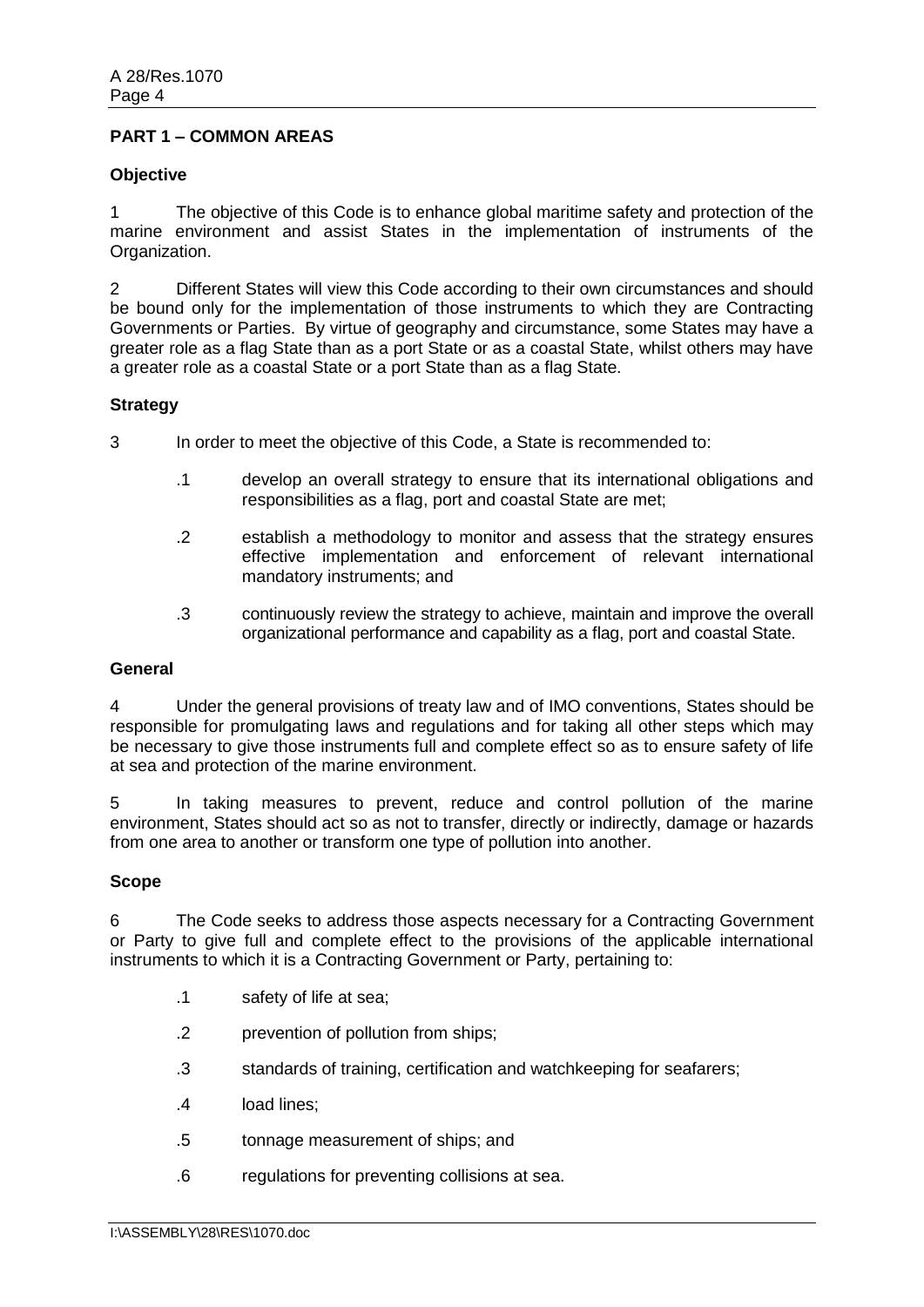7 The following areas should be considered and addressed in the development of policies, legislation, associated rules and regulations and administrative procedures for the implementation and enforcement of those obligations and responsibilities by the State:

- .1 jurisdiction;
- .2 organization and authority;
- .3 legislation, rules and regulations;
- .4 promulgation of the applicable international mandatory instruments, rules and regulations;
- .5 enforcement arrangements;
- .6 control, survey, inspection, audit, verification, approval and certification functions;
- .7 selection, recognition, authorization, empowerment and monitoring of recognized organizations, as appropriate, and of nominated surveyors;
- .8 investigations required to be reported to the Organization; and
- .9 reporting to the Organization and other Administrations.

#### **Initial actions**

8 When a new or amended instrument of the Organization enters into force for a State, the Government of that State should be in a position to implement and enforce its provisions through appropriate national legislation and to provide the necessary implementation and enforcement infrastructure. This means that the Government of the State should have:

- .1 the ability to promulgate laws, which permit effective jurisdiction and control in administrative, technical and social matters over ships flying its flag and, in particular, provide the legal basis for general requirements for registries, the inspection of ships, safety and pollution prevention laws applying to such ships and the making of associated regulations:
- .2 a legal basis for the enforcement of its national laws and regulations including the associated investigative and penal processes; and
- .3 the availability of sufficient personnel with maritime expertise to assist in the promulgation of the necessary national laws and to discharge all the responsibilities of the State, including reporting as required by the respective conventions.

# **Communication of information**

9 The State should communicate its strategy, as referred to in paragraph 3, including information on its national legislation to all concerned.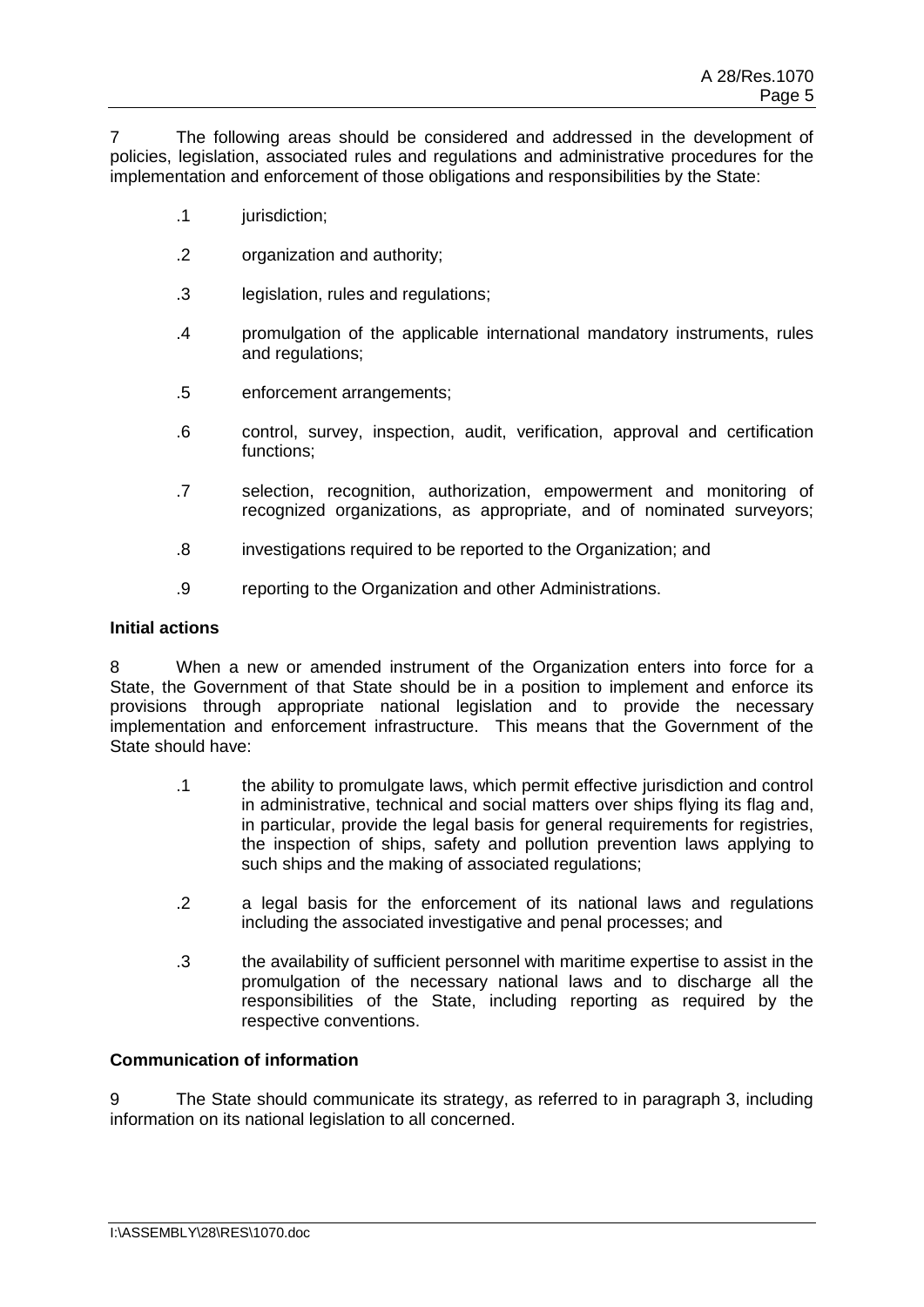### **Records**

10 Records, as appropriate, should be established and maintained to provide evidence of conformity to requirements and of the effective operation of the State. Records should remain legible, readily identifiable and retrievable. A documented procedure should be established to define the controls needed for the identification, storage, protection, retrieval, retention time and disposition of records.

#### **Improvement**

11 States should continually improve the adequacy of the measures which are taken to give effect to those conventions and protocols which they have accepted. Improvement should be made through rigorous and effective application and enforcement of national legislation, as appropriate, and monitoring of compliance.

12 The State should stimulate a culture which provides opportunities for improvement of performance in maritime safety and environmental protection activities, which may include, inter alia:

- .1 continual training programmes relating to safety and pollution prevention;
- .2 regional and national drills on safety and pollution prevention, which engage a broad spectrum of maritime-related national, regional and international organizations, companies and seafarers; and
- .3 using reward and incentive mechanisms for shipping companies and seafarers regarding improving safety and pollution prevention.

13 Further, the State should take action to identify and eliminate the cause of any non-conformities in order to prevent recurrence, including:

- .1 review and analysis of non-conformities;
- .2 implementation of necessary corrective action; and
- .3 review of the corrective action taken.

14 The State should determine action needed to eliminate the causes of potential non-conformities in order to prevent their occurrence.

# **PART 2 – FLAG STATES**

#### **Implementation**

- 15 In order to effectively discharge their responsibilities and obligations, flag States should:
	- .1 implement policies through issuing national legislation and guidance, which will assist in the implementation and enforcement of the requirements of all safety and pollution prevention conventions and protocols to which they are parties; and
	- .2 assign responsibilities within their Administrations to update and revise any relevant policies adopted, as necessary.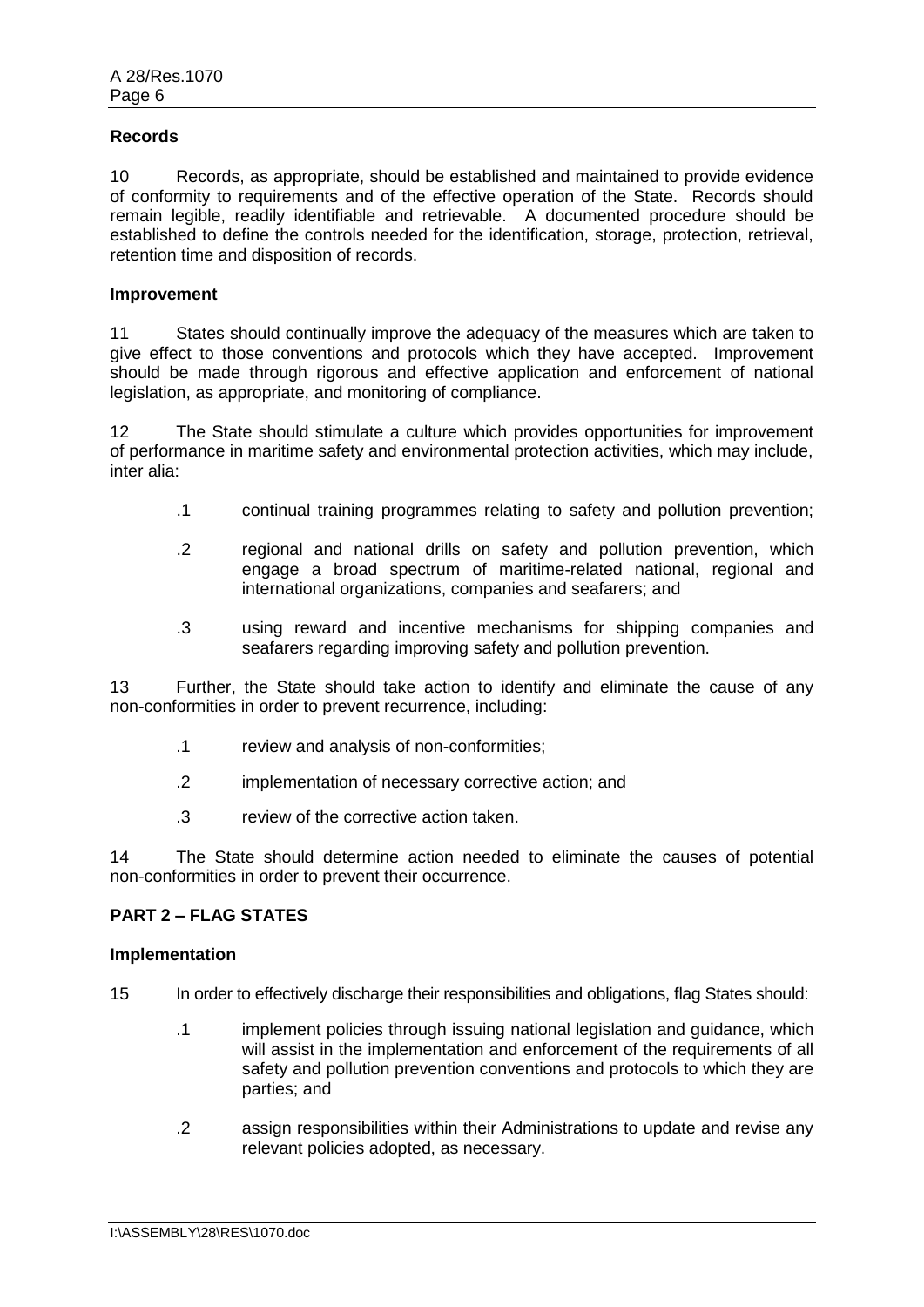16 A flag State should establish resources and processes capable of administering a safety and environmental protection programme, which, as a minimum, should consist of the following:

- .1 administrative instructions to implement applicable international rules and regulations as well as developing and disseminating any interpretative national regulations that may be needed including certificates issued by a classification society, which is recognized by the flag State in accordance with the provisions of SOLAS regulation XI-1/1, and which certificate is required by the flag State to demonstrate compliance with structural, mechanical, electrical, and/or other requirements of an international convention to which the flag State is a party or compliance with a requirement of the flag State's national regulations;
- .2 compliance with the requirements of the applicable international instruments, using an audit and inspection programme, independent of any administrative bodies issuing the required certificates and relevant documentation and/or of any entity which has been delegated authority by the State to issue the required certificates and relevant documentation;
- .3 compliance with the requirements related to international standards of training, certification and watchkeeping of seafarers. This includes, inter alia:
	- .1 training, assessment of competence and certification of seafarers;
	- .2 certificates and endorsements that accurately reflect the competencies of the seafarers, using the appropriate terminology as well as terms that are identical to those used in any safe manning document issued to the ship;
	- .3 impartial investigation to be held of any reported failure, whether by act or omission that may pose a direct threat to safety of life or property at sea or to the marine environment, by the holders of certificates or endorsements issued by the State;
	- .4 arrangements for the withdrawal, suspension or cancellation of certificates or endorsements issued by the State when warranted and when necessary to prevent fraud; and
	- .5 administrative arrangements, including those involving training, assessment and certification activities conducted under the purview of another State, which are such that the flag State accepts its responsibility for ensuring the competence of masters, officers and other seafarers serving on ships entitled to fly its flag;
- .4 the conduct of investigations into casualties and adequate and timely handling of cases involving ships with identified deficiencies; and
- .5 the development, documentation and provision of guidance concerning those requirements found in the relevant international instruments that are to the satisfaction of the Administration.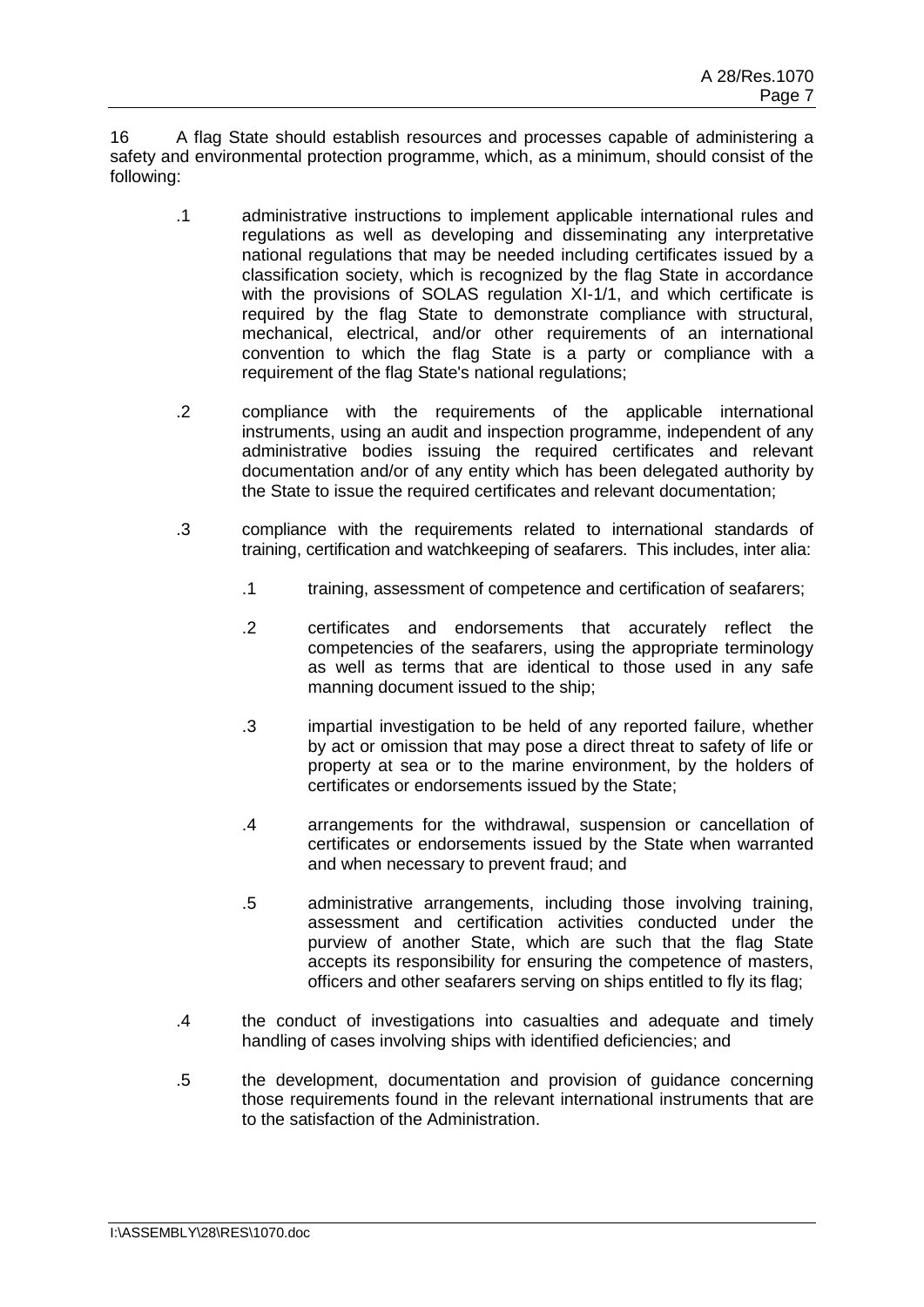17 A flag State should ensure that ships entitled to fly its flag are sufficiently and efficiently manned, taking into account relevant and existing measures such as the Principles of Safe Manning adopted by the Organization.

# **Delegation of authority**

18 With regard only to ships entitled to fly its flag a flag State authorizing a recognized organization to act on its behalf, in conducting the surveys, inspections and audits, issuing of certificates and documents, marking of ships and other statutory work required under the conventions of the Organization or under its national legislation, should regulate such authorization(s) in accordance with the applicable requirements of the international mandatory instruments to:

- .1 determine that the recognized organization has adequate resources in terms of technical, managerial and research capabilities to accomplish the tasks being assigned, in accordance with the required standards for recognized organizations acting on behalf of the Administration set out in the relevant instruments of the Organization<sup>1</sup>;
- .2 have as its basis a formal written agreement between the Administration and the recognized organization which, as a minimum, includes the elements set out in the relevant instruments of the Organization<sup>2</sup>, or equivalent legal arrangements, and which may be based on the model agreement for the authorization of recognized organizations acting on behalf of the Administration $3$ ;
- .3 issue specific instructions detailing actions to be followed in the event that a ship is found unfit to proceed to sea without danger to the ship or persons on board, or is found to present an unreasonable threat of harm to the marine environment;
- .4 provide the recognized organization with all appropriate instruments of national law and interpretations thereof giving effect to the provisions of the conventions and specify, only for application to ships entitled to fly its flag, whether any additional standards of the Administration go beyond convention requirements in any respect; and
- .5 require that the recognized organization maintain records, which will provide the Administration with data to assist in interpretation of requirements contained in the applicable international instruments.

19 No flag State should mandate its recognized organizations to apply to ships, other than those entitled to fly its flag, any requirement pertaining to their classification rules, requirements, procedures or performance of other statutory certification processes, beyond convention requirements and the mandatory instruments of the Organization.

 $\frac{1}{1}$ Appendix 1 of the *Guidelines for the authorization of organizations acting on behalf of the Administration*  (resolution A.739(18)).

<sup>2</sup> Appendix 2 of the *Guidelines for the authorization of organizations acting on behalf of the Administration* (resolution A.739(18)).

<sup>3</sup> MSC/Circ.710-MEPC/Circ.307.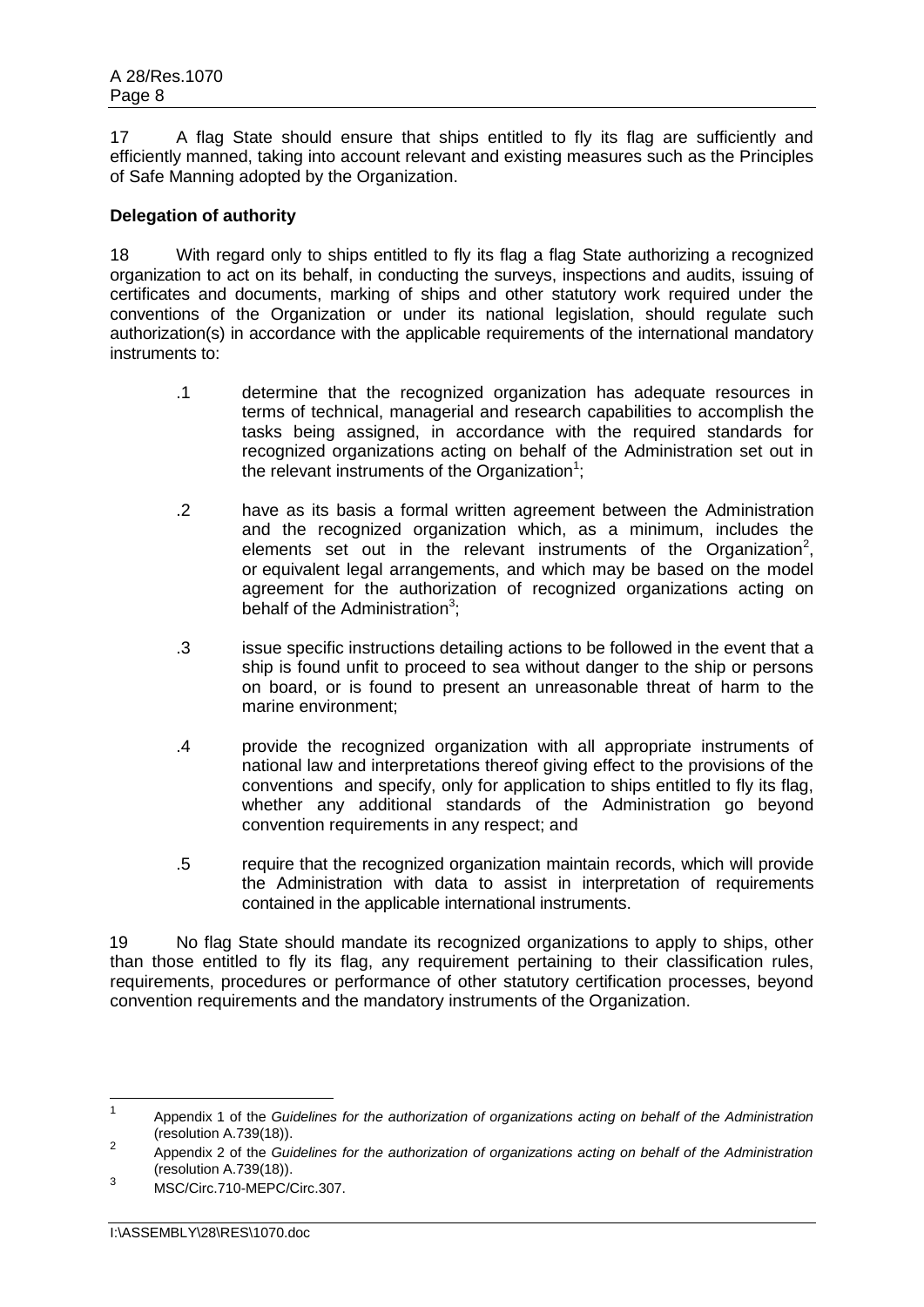20 The flag State should establish or participate in an oversight programme with adequate resources for monitoring of, and communication with, its recognized organization(s) in order to ensure that its international obligations are fully met, by:

- .1 exercising its authority to conduct supplementary surveys to ensure that ships entitled to fly its flag effectively comply with the requirements of the applicable international instruments;
- .2 conducting supplementary surveys as it deems necessary to ensure that ships entitled to fly its flag comply with national requirements, which supplement the international mandatory requirements; and
- .3 providing staff who have a good knowledge of the rules and regulations of the flag State and those of the recognized organizations and who are available to carry out effective oversight of the recognized organizations.

21 A flag State nominating surveyor(s) for the purpose of carrying out surveys, audits and inspections on its behalf should regulate such nominations, as appropriate, in accordance with the guidance provided in paragraph 18, in particular subparagraphs .3 and .4.

# **Enforcement**

22 A flag State should take all necessary measures to secure observance of international rules and standards by ships entitled to fly its flag and by entities and persons under its jurisdiction so as to ensure compliance with its international obligations. Such measures should include, inter alia:

- .1 prohibiting ships entitled to fly its flag from sailing until such ships can proceed to sea in compliance with the requirements of international rules and standards;
- .2 the periodic inspection of ships entitled to fly its flag to verify that the actual condition of the ship and its crew is in conformity with the certificates it carries;
- .3 the surveyor to ensure, during the periodic inspection referred to in subparagraph .2, that seafarers assigned to the ships are familiar with:
	- .1 their specific duties; and
	- .2 ship arrangements, installations, equipment and procedures;
- .4 ensuring that the ship's complement, as a whole, can effectively coordinate activities in an emergency situation and in the performance of functions vital to safety or to the prevention or mitigation of pollution;
- .5 providing, in national laws and regulations, for penalties of adequate severity to discourage violation of international rules and standards by ships entitled to fly its flag;
- .6 instituting proceedings, after an investigation has been conducted, against ships entitled to fly its flag, which have violated international rules and standards, irrespective of where the violation has occurred;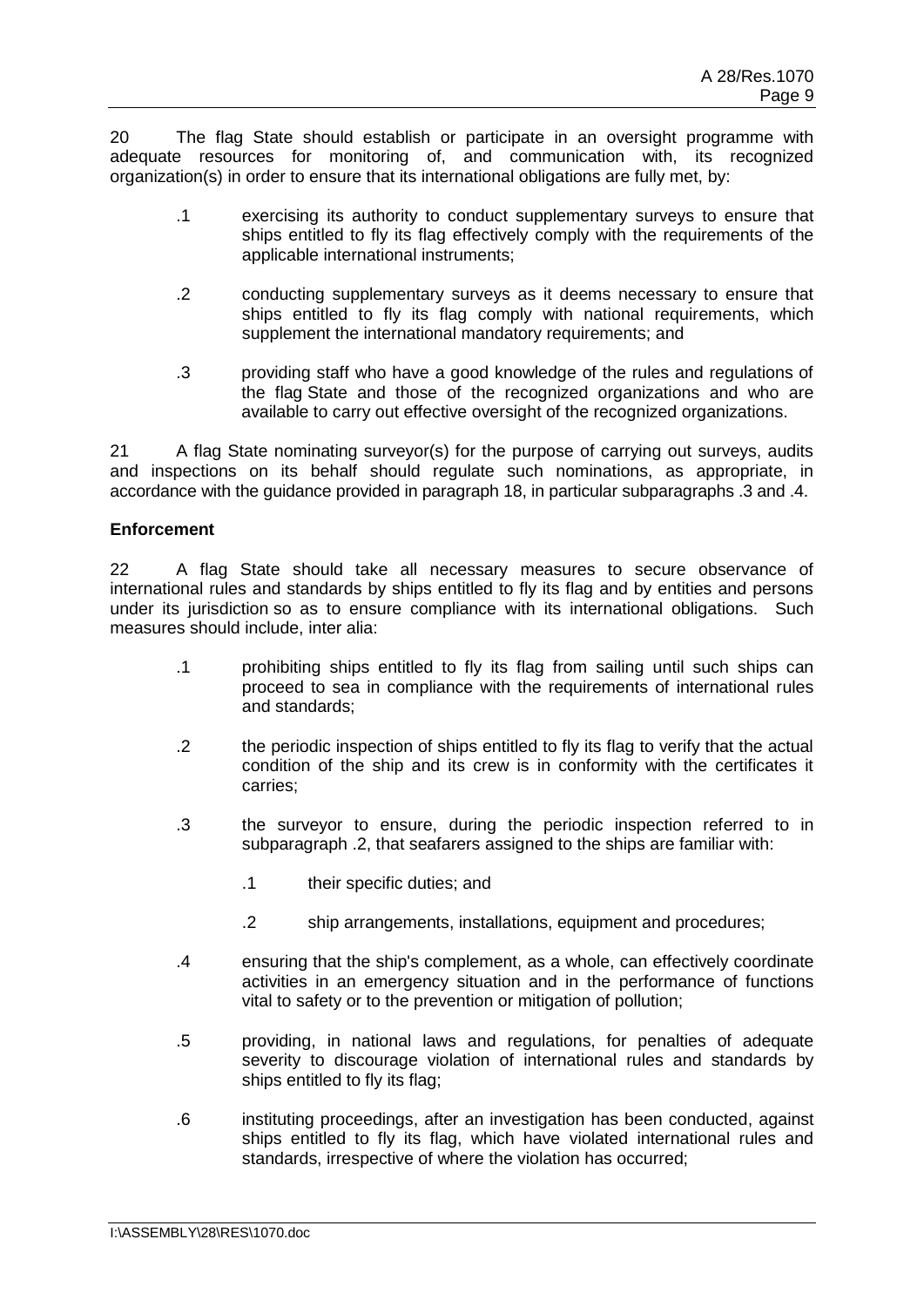- .7 providing, in national laws and regulations, for penalties of adequate severity to discourage violations of international rules and standards by individuals issued with certificates or endorsements under its authority; and
- .8 instituting proceedings, after an investigation has been conducted, against individuals holding certificates or endorsements who have violated international rules and standards, irrespective of where the violation has occurred.

23 A flag State should develop and implement a control and monitoring programme, as appropriate, in order to:

- .1 provide for prompt and thorough casualty investigations, with reporting to the Organization as appropriate;
- .2 provide for the collection of statistical data, so that trend analyses can be conducted to identify problem areas; and
- .3 provide for a timely response to deficiencies and alleged pollution incidents reported by port or coastal States.
- 24 Furthermore, the flag State should:
	- .1 ensure compliance with the applicable international instruments through national legislation;
	- .2 provide an appropriate number of qualified personnel to implement and enforce the national legislation referred to in subparagraph 15.1, including personnel for performing investigations and surveys;
	- .3 provide a sufficient number of qualified flag State personnel to investigate incidents where ships entitled to fly its flag have been detained by port States;
	- .4 provide a sufficient number of qualified flag State personnel to investigate incidents where the validity of a certificate or endorsement or of the competence of individuals holding certificates or endorsements issued under its authority are questioned by port States; and
	- .5 ensure the training and oversight of the activities of flag State surveyors and investigators.

25 When a flag State is informed that a ship entitled to fly its flag has been detained by a port State, the flag State should oversee that appropriate corrective measures are taken to bring the ship in question into immediate compliance with the applicable international instruments.

26 A flag State, or a recognized organization acting on its behalf, should only issue or endorse an international certificate to a ship after it has determined that the ship meets all applicable requirements.

27 A flag State should only issue an international certificate of competency or endorsement to a person after it has determined that the person meets all applicable requirements.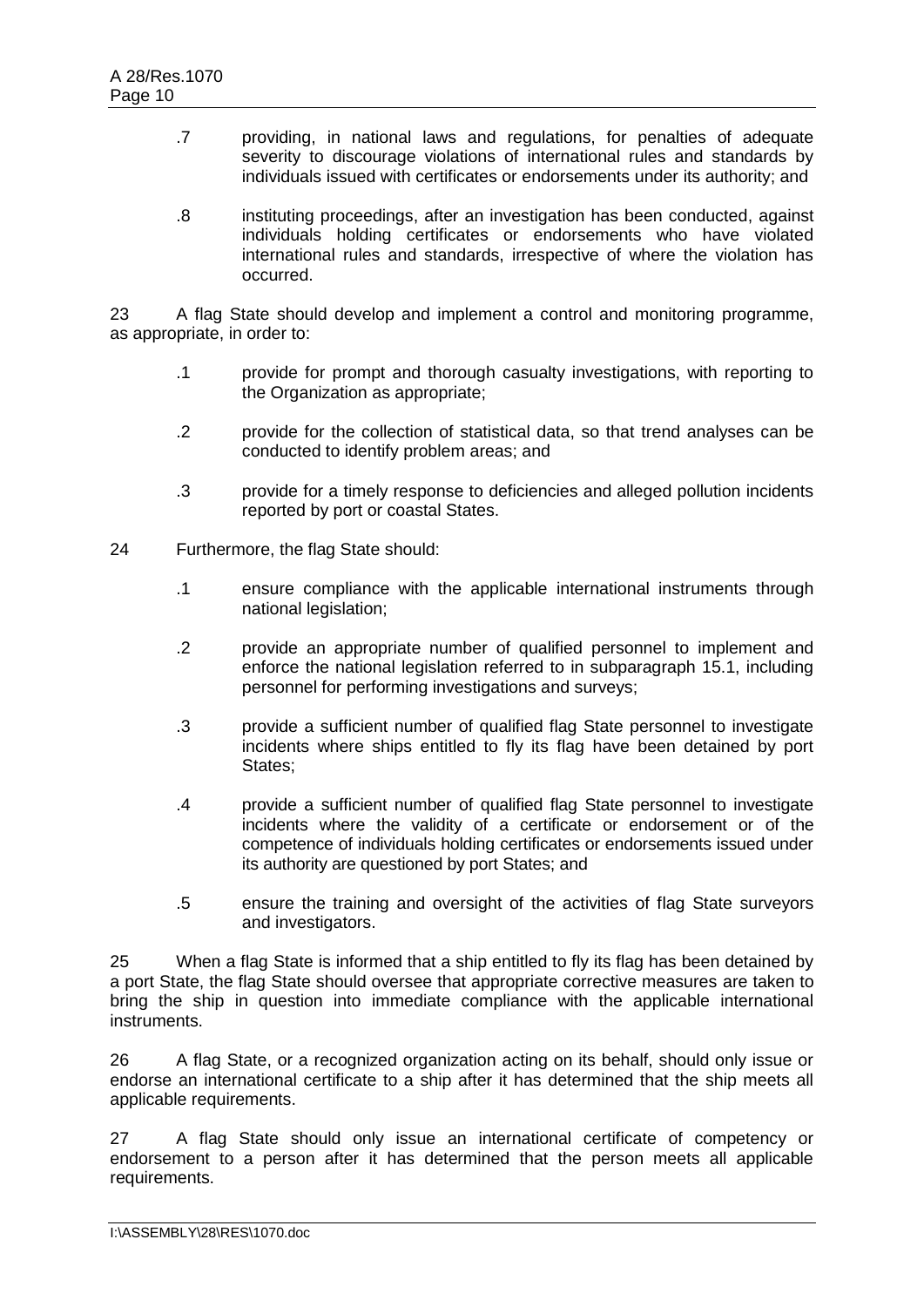### **Flag State surveyors**

28 The flag State should define and document the responsibilities, authority and interrelation of all personnel who manage, perform and verify work relating to and affecting safety and pollution prevention.

29 Personnel responsible for, or performing surveys, inspections and audits on ships and companies covered by the relevant international mandatory instruments should have as a minimum the following:

- .1 appropriate qualifications from a marine or nautical institution and relevant seagoing experience as a certificated ship's officer holding or having held a valid management level certificate of competency and having maintained their technical knowledge of ships and their operation since gaining their certificate of competency; or
- .2 a degree or equivalent from a tertiary institution within a relevant field of engineering or science recognized by the flag State; or
- .3 accreditation as a surveyor through a formalized training programme that leads to the same standard of surveyor's experience and competency as that required in paragraphs 29.1, 29.2 and 32.

30 Personnel qualified under paragraph 29.1 should have served for a period of not less than three years at sea as an officer in the deck or engine department.

31 Personnel qualified under paragraph 29.2 should have worked in a relevant capacity for at least three years.

32 In addition, such personnel should have appropriate practical and theoretical knowledge of ships, their operation and the provisions of the relevant national and international instruments necessary to perform their duties as flag State surveyors obtained through documented training programmes.

33 Other personnel assisting in the performance of such work should have education, training and supervision commensurate with the tasks they are authorized to perform.

34 Previous relevant experience in the field of expertise is recommended to be considered an advantage; in case of no previous experience, the Administration should provide appropriate field training.

35 The flag State should implement a documented system for qualification of personnel and continuous updating of their knowledge as appropriate to the tasks they are authorized to undertake.

36 Depending on the function(s) to be performed, the qualifications should encompass:

- .1 knowledge of applicable, international and national, rules and regulations for ships, their companies, their crew, their cargo and their operation;
- .2 knowledge of the procedures to be applied in survey, certification, control, investigative and oversight functions;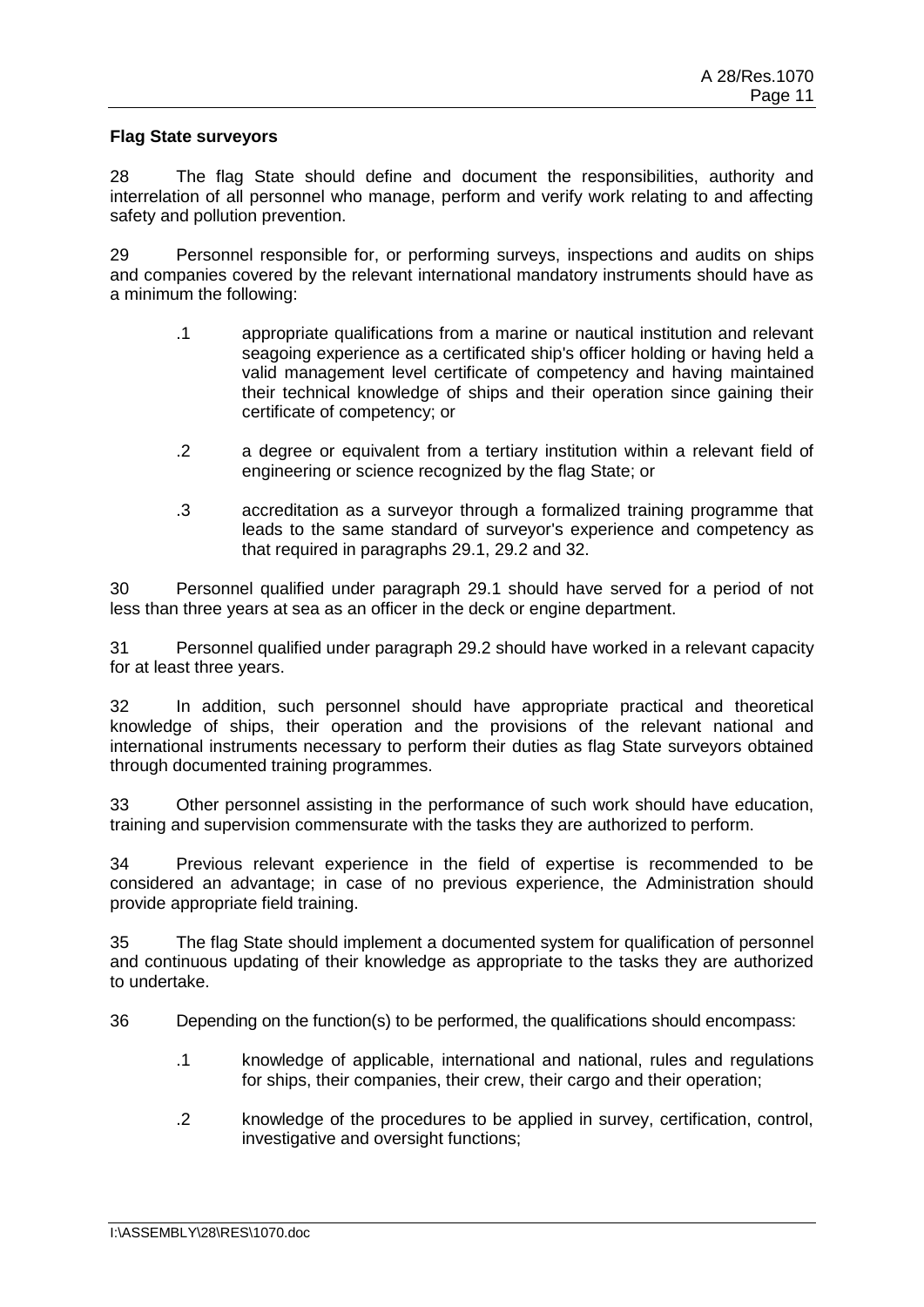- .3 understanding of the goals and objectives of the international and national instruments dealing with maritime safety and protection of the marine environment, and of related programmes;
- .4 understanding of the processes both on board and ashore, internal as well as external;
- .5 possession of professional competency necessary to perform the given tasks effectively and efficiently;
- .6 full safety awareness in all circumstances, also for one's own safety; and
- .7 training or experience in the various tasks to be performed and preferably also in the functions to be assessed.

37 The flag State should issue an identification document for the surveyor to carry when performing his/her tasks.

# **Flag State investigations**

38 Marine safety investigations should be conducted by impartial and objective investigators, who are suitably qualified and knowledgeable in matters relating to the casualty. Subject to any agreement on which State or States will be the marine safety investigating State(s), the flag State should provide qualified investigators for this purpose, irrespective of the location of the casualty or incident.

39 The flag State is recommended to ensure that individual investigators have working knowledge and practical experience in those subject areas pertaining to their normal duties. Additionally, in order to assist individual investigators in performing duties outside their normal assignments, the flag State is recommended to ensure ready access to expertise in the following areas, as necessary:

- .1 navigation and the Collision Regulations;
- .2 flag State regulations on certificates of competency;
- .3 causes of marine pollution;
- .4 interviewing techniques;
- .5 evidence gathering; and
- .6 evaluation of the effects of the human element.

40 It is recommended that any accident involving personal injury necessitating absence from duty of three days or more and any deaths resulting from occupational accidents and casualties to ships of the flag State should be investigated, and the results of such investigations made public.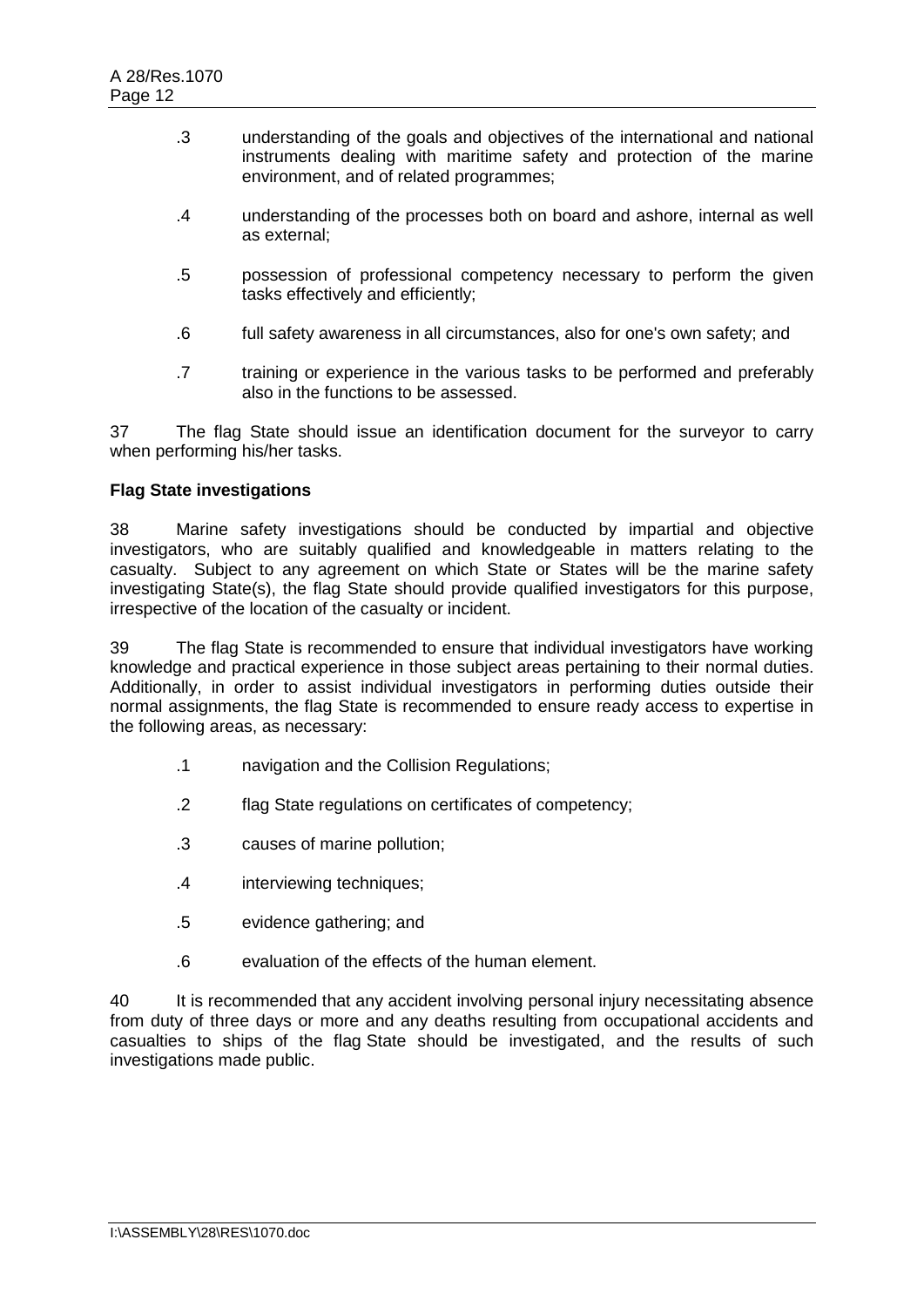41 Ship casualties should be investigated and reported in accordance with the relevant international instruments, taking into account the Casualty Investigation Code, as may be amended, and guidelines developed by the Organization<sup>4</sup>. The report on the investigation should be forwarded to the Organization together with the flag State's observations, in accordance with the guidelines referred to above.

# **Evaluation and review**

42 A flag State should, on a periodic basis, evaluate its performance with respect to the implementation of administrative processes, procedures and resources necessary to meet its obligations as required by the international instruments to which it is a party.

43 Measures to evaluate the performance of flag States should include, inter alia, port State control detention rates, flag State inspection results, casualty statistics, communication and information processes, annual loss statistics (excluding constructive total losses (CTLs)) and other performance indicators as may be appropriate, in order to determine whether staffing, resources and administrative procedures are adequate to meet its flag State obligations.

- 44 Areas recommended for regular review may include, inter alia:
	- .1 fleet loss and accident ratios to identify trends over selected time periods;
	- .2 the number of verified cases of detained ships in relation to the size of the fleet;
	- .3 the number of verified cases of incompetence or wrongdoing by individuals holding certificates or endorsements issued under the flag State's authority;
	- .4 responses to port State deficiency reports or interventions;
	- .5 investigations into very serious and serious casualties and lessons learned from them;
	- .6 technical and other resources committed;
	- .7 results of inspections, surveys and controls of the ships in the fleet;
	- .8 investigation of occupational accidents;
	- .9 the number of incidents and violations that occur under the applicable international maritime pollution prevention regulations; and
	- .10 the number of suspensions or withdrawals of certificates, endorsements, approvals, or similar.

 $\frac{1}{4}$ Refer to the mandatory *Code of the International Standards and Recommended Practices for a Safety Investigation into a Marine Casualty or Marine Incident (Casualty Investigation Code)*, adopted by the Organization by resolution MSC.255(84) and the *Guidelines to assist investigators in the implementation of the Casualty Investigation Code*, adopted by the Organization by resolution A.1075(28).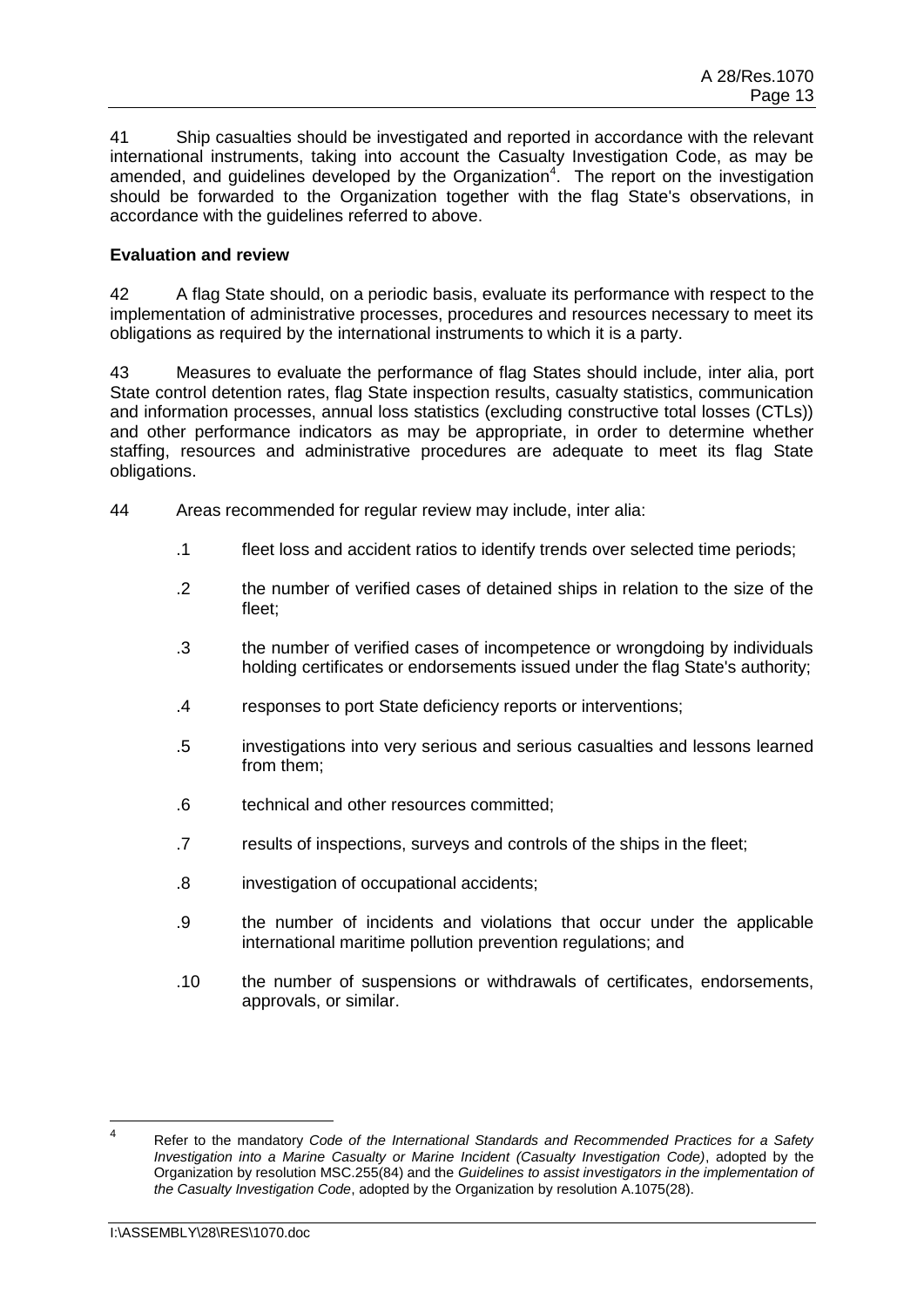# **PART 3 – COASTAL STATES<sup>5</sup>**

#### **Implementation**

45 Coastal States have certain rights and obligations under various international instruments. When exercising their rights under those instruments coastal States incur additional obligations.

46 In order to effectively meet its obligations, a coastal State should:

- .1 implement policies through issuing national legislation and guidance, which will assist in the implementation and enforcement of the requirements of all safety and pollution prevention conventions and protocols to which it is a party; and
- .2 assign responsibilities to update and revise any relevant policies adopted, as necessary.

47 A coastal State should ensure that its legislation, guidance and procedures are established for the consistent implementation and verification of its rights, obligations and responsibilities contained in the relevant international instruments to which it is a party.

- 48 Those rights, obligations and responsibilities may include, inter alia:
	- .1 radiocommunication services;
	- .2 meteorological services and warnings;
	- .3 search and rescue services;
	- .4 hydrographic services;
	- .5 ships' routeing;
	- .6 ship reporting systems;
	- .7 vessel traffic services; and
	- .8 aids to navigation.

#### **Enforcement**

49 Coastal States should take all necessary measures to ensure their observance of international rules when exercising their rights and fulfilling their obligations.

50 A coastal State should consider, develop and implement a control and monitoring programme, as appropriate, in order to:

.1 provide for the allocation of statistical data so that trend analyses can be conducted to identify problem areas;

<sup>—&</sup>lt;br>5 The requirements contained in this section should apply to the extent that ships, subject to IMO mandatory instruments, can access the ports of the Contracting Government.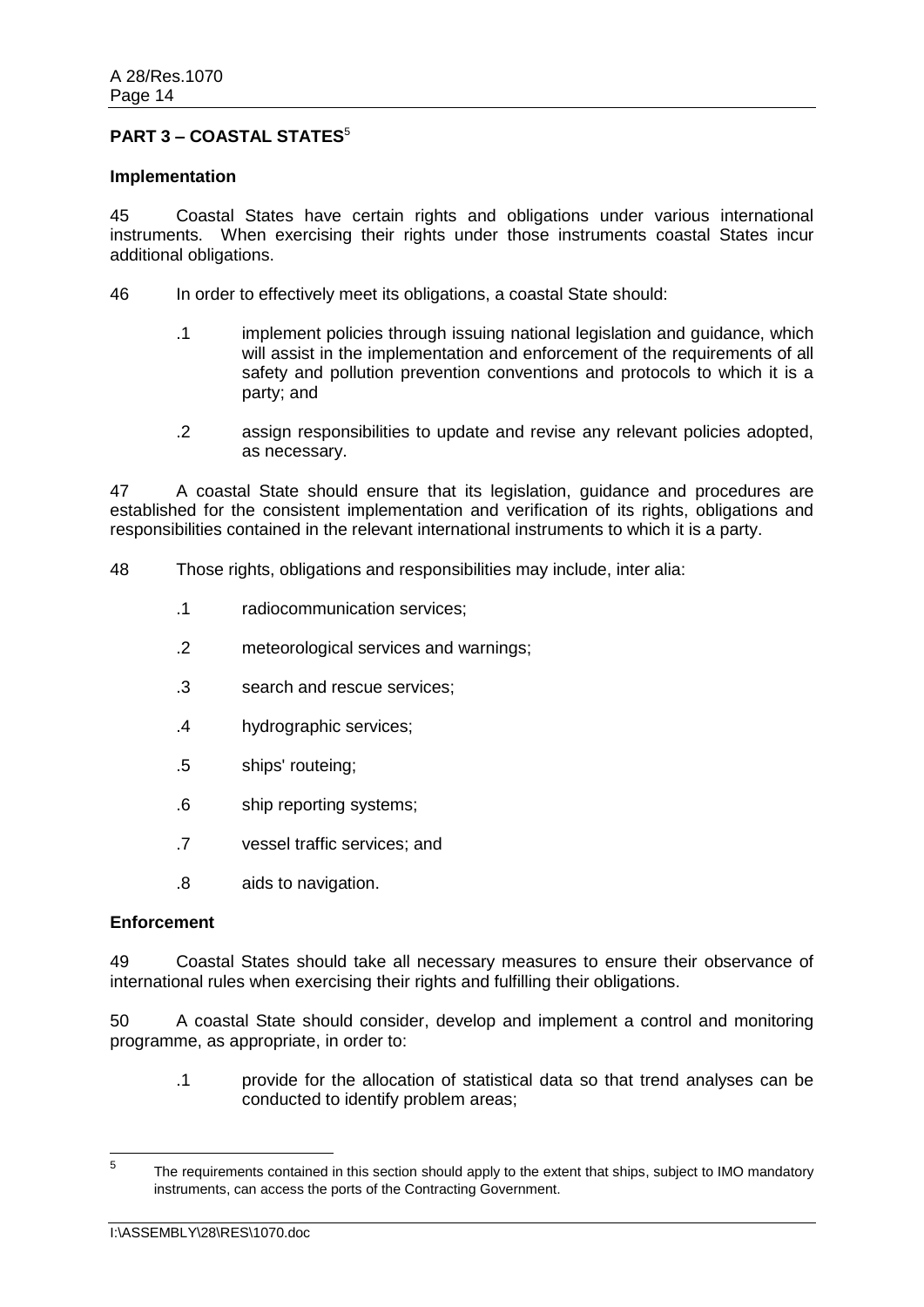- .2 establish mechanisms for timely response to pollution incidents in its waters; and
- .3 cooperate with flag States and/or port States, as appropriate, in investigations of maritime casualties.

### **Evaluation and review**

51 A coastal State should periodically evaluate its performance in respect of exercising its rights and meeting its obligations under the applicable international instruments.

# **PART 4 – PORT STATES**<sup>6</sup>

### **Implementation**

52 Port States have certain rights and obligations under various international instruments. When exercising their rights under those instruments, port States incur additional obligations.

53 Port States can play an integral role in the achievement of maritime safety and environmental protection, including pollution prevention. The role and responsibilities of the port State with respect to maritime safety and environmental protection is derived from a combination of international treaties, conventions and national laws as well as, in some instances, from bilateral and multilateral agreements.

54 In order to effectively meet its obligations, a port State should:

- .1 implement policies through issuing national legislation and guidance, which will assist in the implementation and enforcement of the requirements of all safety and pollution prevention conventions and protocols to which it is a party; and
- .2 assign responsibilities to update and revise any relevant policies adopted, as necessary.

55 A port State should ensure that its legislation, guidance and procedures are established for the consistent implementation and verification of its rights, obligations and responsibilities contained in the relevant international instruments to which it is a party.

- 56 Those rights, obligations and responsibilities may include, inter alia:
	- .1 provision of appropriate reception facilities or capability to accept all waste streams regulated under the instruments of the Organization:
	- .2 port State control<sup>7</sup>; and
	- .3 keeping a register of fuel oil suppliers.

<sup>—&</sup>lt;br>6 The requirements contained in this section should apply to the extent that ships, subject to IMO mandatory instruments, can access the ports of the Contracting Government. 7

Refer to the *Procedures for Port State Control, 2011* (resolution A.1052(27)).